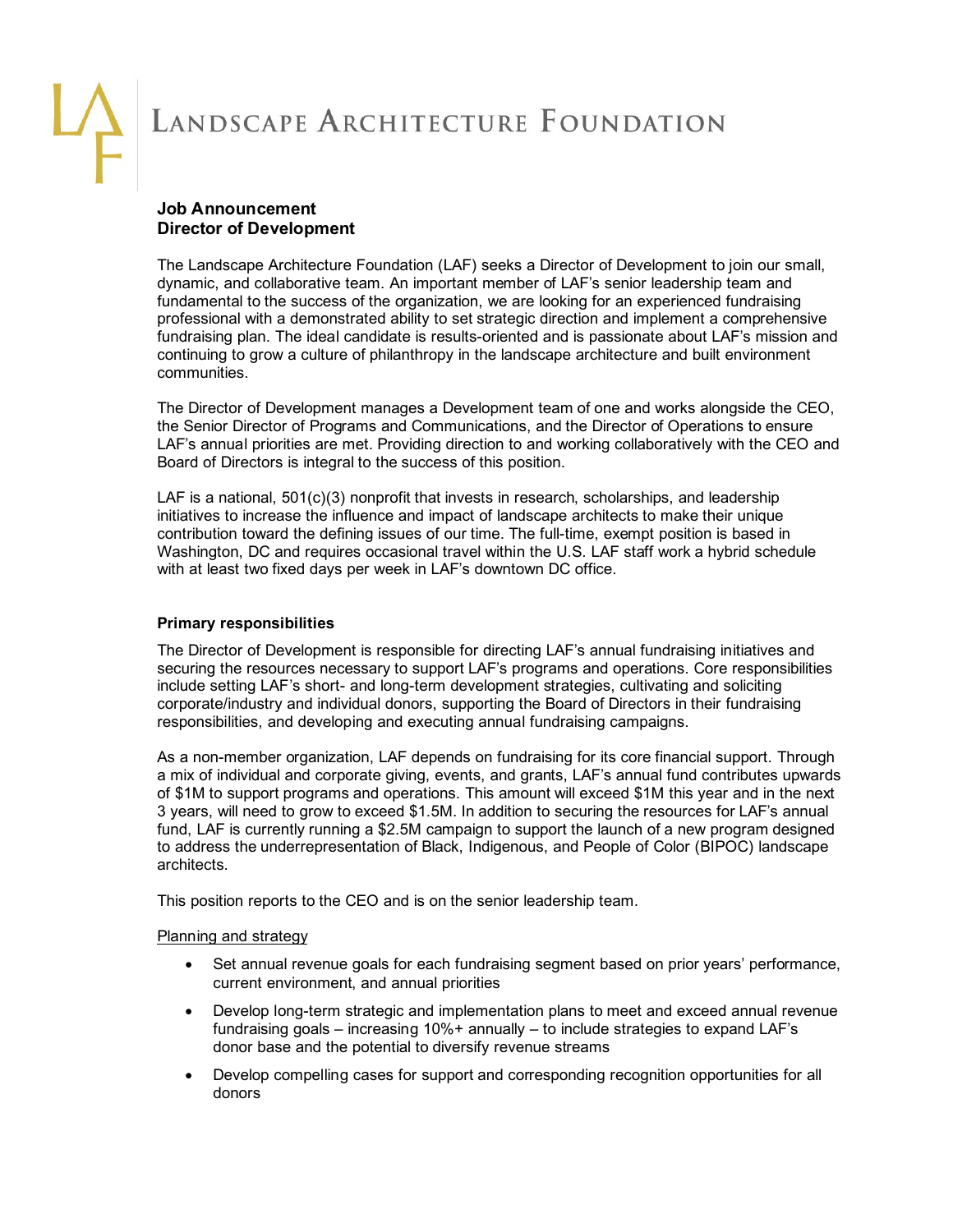- Coordinate development operations with communications and outreach to increase constituent engagement and grow LAF's donor base
- Serve on the Senior Leadership team and provide strategic input to LAF's programmatic, outreach, and communications initiatives, as well as the operational and multi-year strategic planning
- Keep informed of trends in philanthropy

### **Fundraising**

- Support the CEO in their development role, helping to facilitate opportunities and preparing for meetings and gift requests, and support the Board of Directors to maximize their involvement in supporting the fiduciary health of the organization
- Drive growth in revenue from corporate/industry and individual donors by identifying new prospects and stewarding existing donors
- Plan and coordinate the production of semi-annual appeals and other fundraising campaigns, including direct mail, e-appeals, campaigns on social media, and acknowledgement letters
- Develop and execute strategic plans for donor identification, cultivation, solicitation, and ongoing engagement
- Prepare and/or supervise preparation of all donor correspondence (from donor cultivation to donor stewardship) to ensure positive relationships and high donor retention
- Manage development activities related to LAF's fall Annual Benefit, spring Leadership Events, and one-off events, including securing sponsors, ticketing/registration flows, volunteer management, etc.
- Strategize and lead current and future capital/major gift campaigns
- Oversee grant applications and applicable reporting, while staying aware of future funding opportunities
- Continue to grow LAF's Legacy Society (planned/legacy giving)
- Oversee the management of LAF's database/donor-management system, ensuring that the systems and all records are complete and up to date

### Data Analysis, Tracking and Reporting

- Track and report on the progress of all fundraising programs throughout the year, providing a comprehensive review and analysis of results at fiscal year-end
- Use a data-driven approach to strengthen segmentation strategies
- Analyze and interpret data to provide high-quality thought leadership, strategic foresight, and timely executive-level reporting of development information monthly, and as needed for CEO, staff, and Board decision-making
- Report on performance to external audiences in LAF's network (e.g. donor advisory councils, past board members, etc.)

### Management

- Hire, supervise, and evaluate development staff to support their growth and professional development
- Foster and empower a collaborative and inclusive team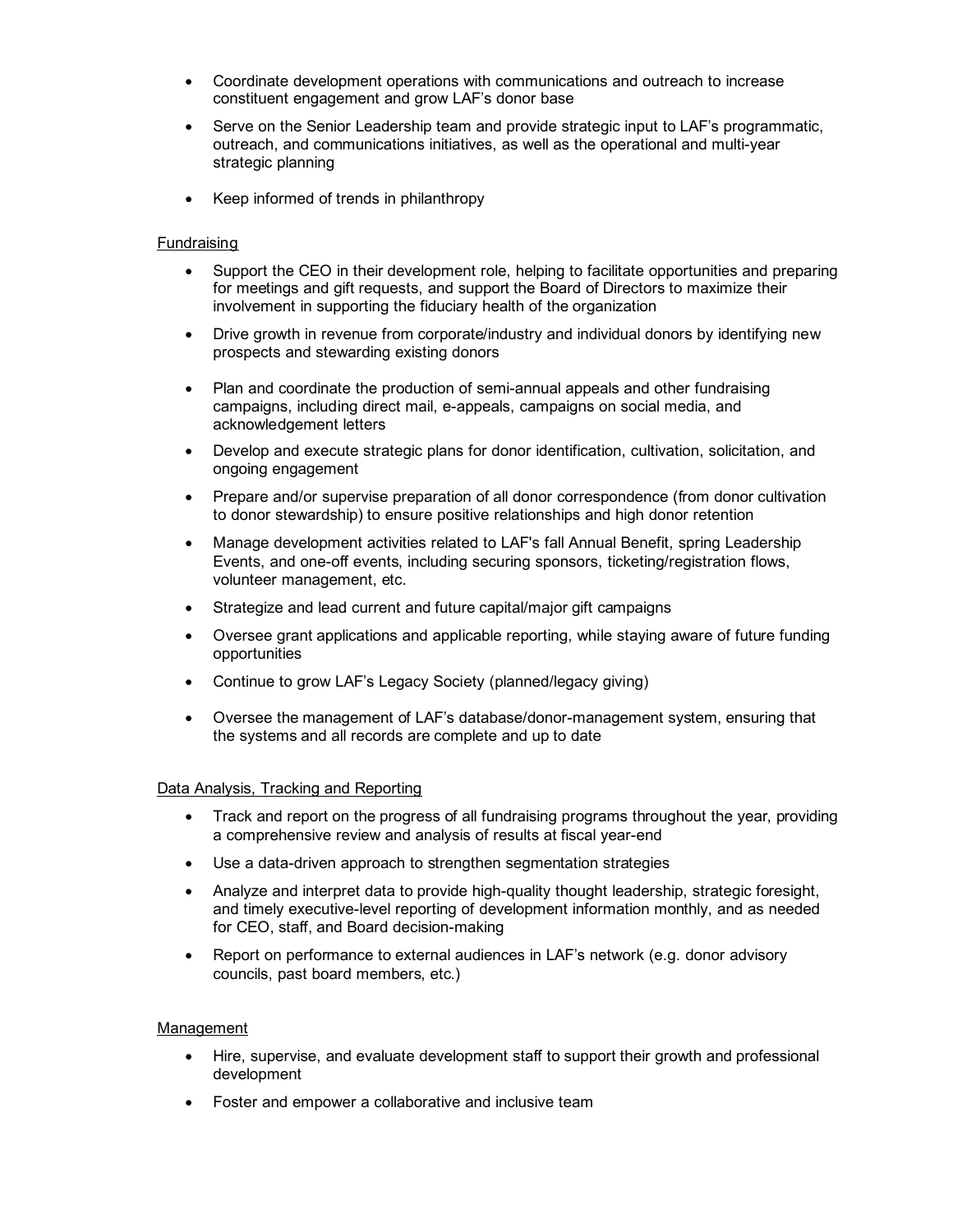- Support the VP of Development, Development Committee, and Board of Directors to achieve LAF's development priorities
- Continue engagement with past board members through leadership of LAF's Board Emeritus Council
- Use participatory and inclusive approaches to achieve high satisfaction and engagement in all committees, events, activities, programs, and communications

#### **Minimum Qualifications**

- A minimum of 5-7 years of experience in fundraising and a demonstrated ability to set strategic direction and implement a comprehensive fundraising plan to meet financial goals
- 3+ years of management experience with a collaborative leadership style and the ability to motivate, develop, lead, and manage the performance of staff and volunteer board members
- Experience with major gift solicitation from individuals and corporations, and executing general fundraising campaigns (for donations <\$1k)
- Bachelor's degree; equivalent experience will be considered
- Excellent written, verbal, and interpersonal communication skills, including the ability to develop compelling fundraising messages and collateral
- Ability to prioritize assignments to meet deadlines, pivot effectively between projects, and maintain a strong attention to detail
- Self-starter with the ability to work independently as well as within a collaborative environment and with diverse internal and donor constituencies
- Understanding of best practices of fundraising and non-profit management, and knowledge of current and evolving trends in philanthropy, including major gifts, planned giving, and fundraising campaigns
- Computer and database skills, including demonstrated proficiency with MS Office Suite and Salesforce (or similar database), event registration platforms (e.g. Eventbrite), and experience with email marketing platforms (e.g. Mailchimp)
- Strong customer service skills with the ability to communicate easily, respectfully, and professionally with stakeholders

#### **Preferred Qualifications**

- History of progressively increasing responsibility to driving fundraising results and meet financial goals
- Experience directing compelling and successful fundraising campaigns on social media
- Expertise on legacy/planned giving and educating donors on the basics of their options
- Proficiency with researching new funding opportunities from foundations, submitting LOIs, and establishing relationships with grantors
- An interest in sustainability, design, green urbanism, and/or equitable development

### **Compensation and Benefits**

Starting salary range is \$75,000 - \$85,000, commensurate with experience, plus the opportunity for an annual performance bonus of up to 7.5% of salary. LAF offers opportunities for growth based on